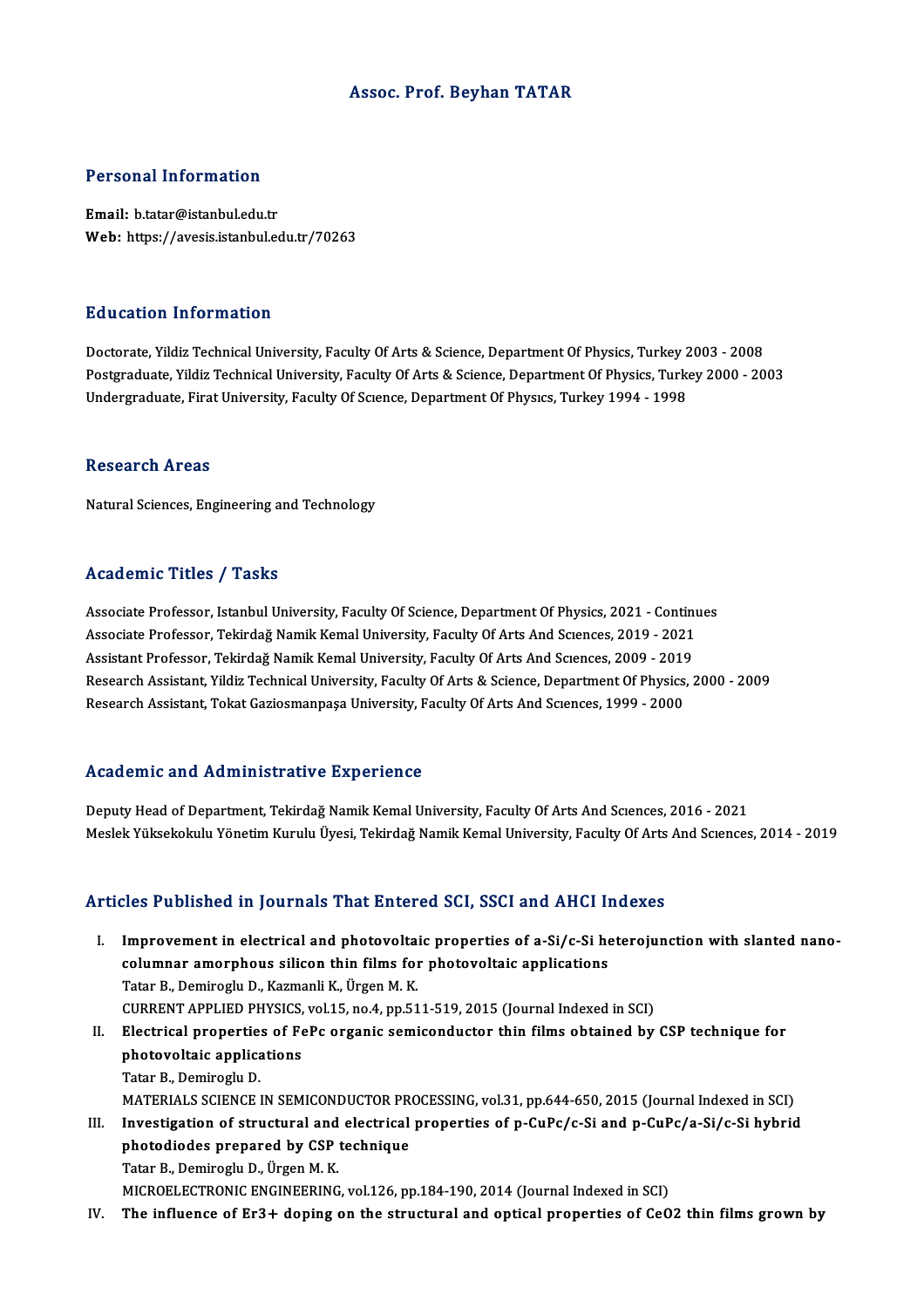TatarB.,Gokdemir F.P. ,PehlivanE.,ÜrgenM.K. APPLIED SURFACE SCIENCE, vol.285, pp.409-416, 2013 (Journal Indexed in SCI) Tatar B., Gokdemir F. P. , Pehlivan E., Ürgen M. K.<br>APPLIED SURFACE SCIENCE, vol.285, pp.409-416, 2013 (Journal Indexed in SCI)<br>V. Structure and photovoltaic properties of Ag/p-CuPc/a-Si/c-Si/Ag organic-inorganic hybrid<br>be APPLIED SURFACE SCIENCE, vol.285, pp.409-416, 2013 (Journal Indexed<br>Structure and photovoltaic properties of Ag/p-CuPc/a-Si/c-Si/Ag<br>heterojunction fabricated by chemical spray pyrolysis technique<br>Tatar B. Domiroslu D. Ürse Structure and photovoltaic pro<br>heterojunction fabricated by cl<br>Tatar B., Demiroglu D., Ürgen M. K.<br>MICROEL ECTRONIC ENCINEERINC heterojunction fabricated by chemical spray pyrolysis technique<br>Tatar B., Demiroglu D., Ürgen M. K.<br>MICROELECTRONIC ENGINEERING, vol.108, pp.150-157, 2013 (Journal Indexed in SCI)<br>Transport and storage preporties of CrSi2 Tatar B., Demiroglu D., Ürgen M. K.<br>MICROELECTRONIC ENGINEERING, vol.108, pp.150-157, 2013 (Journal Indexed in SCI)<br>VI. Transport and storage properties of CrSi2/Si junctions made using the CAPVD technique<br>Menda U. D., ÖZD

- MICROELECTRONIC ENGINEERING, vol.108, pp.150-157, 2<br>Transport and storage properties of CrSi2/Si juncti<br>Menda U. D., ÖZDEMİR O., Tatar B., Ürgen M. K., KUTLU K.<br>MATERIALS SCIENCE IN SEMICONDUCTOR PROCESSINC MATERIALS SCIENCE IN SEMICONDUCTOR PROCESSING, vol.13, no.4, pp.257-266, 2010 (Journal Indexed in SCI) Menda U. D. , ÖZDEMİR O., Tatar B., Ürgen M. K. , KUTLU K.<br>MATERIALS SCIENCE IN SEMICONDUCTOR PROCESSING, vol.13, no.4, pp.257-266, 2010 (Journal Indexed in SCI)<br>VII. Excess Capacitance Due to Minority Carrier Injection in
- MATERIALS SCIENCE IN SEMICONDUCTOR PROCESSING, vol<br>Excess Capacitance Due to Minority Carrier Injection<br>ÖZDEMİR O., Yilmazer U.D., Tatar B., Ürgen M. K., KUTLU K.<br>LABANESE JOURNAL OF APPLIED BUYSICS vol 49, p.o.9, 2014 Excess Capacitance Due to Minority Carrier Injection in CrSi2/p-Type Crysta<br>ÖZDEMİR O., Yilmazer U. D. , Tatar B., Ürgen M. K. , KUTLU K.<br>JAPANESE JOURNAL OF APPLIED PHYSICS, vol.49, no.9, 2010 (Journal Indexed in SCI)<br>Cor ÖZDEMİR O., Yilmazer U. D. , Tatar B., Ürgen M. K. , KUTLU K.<br>JAPANESE JOURNAL OF APPLIED PHYSICS, vol.49, no.9, 2010 (Journal Indexed in SCI)<br>VIII. Correlation of DC and AC electrical properties of Al/p-Si structure b
- JAPANESE JOURN<br>Correlation of<br>measurements<br>ÖZDEMIR O-Tete Correlation of DC and AC electrical properties of<br>measurements<br>ÖZDEMİR O., Tatar B., Yilmazer D., CHOI F. P. , KUTLU K.<br>MATERIAL S SCIENCE IN SEMICONDUCTOR PROCESSING

measurements<br>ÖZDEMİR O., Tatar B., Yilmazer D., CHOI F. P. , KUTLU K.<br>MATERIALS SCIENCE IN SEMICONDUCTOR PROCESSING, vol.12, no.4-5, pp.133-141, 2009 (Journal Indexed in SCI)<br>Flastnisel and photovoltais proporties of Cr.(S ÖZDEMİR O., Tatar B., Yilmazer D., CHOI F. P. , KUTLU K.<br>MATERIALS SCIENCE IN SEMICONDUCTOR PROCESSING, vol.12, no.4-5, pp.133-141, 2009 (<br>IX. Electrical and photovoltaic properties of Cr/Si Schottky diodes<br>Tatar B., BULGU

- MATERIALS SCIENCE IN SEMICONDUCTOR PROCESSING, vol.12, no.4-5, pp.133-141, 2009 (<br>Electrical and photovoltaic properties of Cr/Si Schottky diodes<br>Tatar B., BULGURCUOĞLU A. E. , CHOI F. P. , Aydogan P., Yilmazer D., ÖZDEMİR Electrical and photovoltaic properties of Cr/Si Schottky diodes<br>Tatar B., BULGURCUOĞLU A. E. , CHOI F. P. , Aydogan P., Yilmazer D., ÖZDEMİR O., KUTLU K.<br>INTERNATIONAL JOURNAL OF HYDROGEN ENERGY, vol.34, no.12, pp.5208-521 Tatar B., BULGURCUOĞLU A. E. , CHOI F. P. , Aydogan P., Yilmazer D., ÖZDEMİR O., KUTLU K.<br>INTERNATIONAL JOURNAL OF HYDROGEN ENERGY, vol.34, no.12, pp.5208-5212, 2009 (Journal Indexed in<br>X. Conduction mechanism analysis in
- INTERNATIONAL JOURNAL OF HYDROGEN ENERGY, vo<br>Conduction mechanism analysis in beta-FeSi2/n-<br>ÖZDEMİR O., Tatar B., Yilmazer D., CHOI F. P. , KUTLU K.<br>SEMICONDUCTOR SCIENCE AND TECHNOLOCY vol 22 Conduction mechanism analysis in beta-FeSi2/n-Si heterojunction through J-V-T<br>ÖZDEMİR O., Tatar B., Yilmazer D., CHOI F. P. , KUTLU K.<br>SEMICONDUCTOR SCIENCE AND TECHNOLOGY, vol.23, no.9, 2008 (Journal Indexed in SCI)<br>Synth ÖZDEMİR O., Tatar B., Yilmazer D., CHOI F. P. , KUTLU K.<br>SEMICONDUCTOR SCIENCE AND TECHNOLOGY, vol.23, no.9, 2008 (Journal Indexed in SCI)<br>XI. Synthesis and optical properties of CeO2 nanocrystalline films grown by pulsed
- SEMICONDU<br>Synthesis a<br>deposition<br>Tatar B. Sam Synthesis and optical properties of<br>deposition<br>Tatar B., Sam E. D. , KUTLU K., Uergen M.<br>JOUPMAL OF MATERIALS SCIENCE vol.4

deposition<br>Tatar B., Sam E. D. , KUTLU K., Uergen M.<br>JOURNAL OF MATERIALS SCIENCE, vol.43, no.15, pp.5102-5108, 2008 (Journal Indexed in SCI)<br>Synthesis of beta EeSi? (Si betereiungtions for photoveltais annlisations by unb Tatar B., Sam E. D. , KUTLU K., Uergen M.<br>JOURNAL OF MATERIALS SCIENCE, vol.43, no.15, pp.5102-5108, 2008 (Journal Indexed in SCI)<br>XII. Synthesis of beta-FeSi2/Si heterojunctions for photovoltaic applications by unbalanced

# JOURNAL OF<br>Synthesis c<br>sputtering<br>Totar B. Kut

Tatar B., Kutu K., Uergen M.

THIN SOLID FILMS, vol.516, no.1, pp.13-16, 2007 (Journal Indexed in SCI)

Tatar B., Kutu K., Uergen M.<br>THIN SOLID FILMS, vol.516, no.1, pp.13-16, 2007 (Journal Indexed in SCI)<br>XIII. Effect of ion beam modifications on the surface and structural properties of beta-FeSi2 thin films<br>Tatar B. Kutly THIN SOLID FILMS, vol.516, n<br>Effect of ion beam modific<br>Tatar B., Kutlu K., Ruergen M.<br>JOUPNAL OF BUYSICS D. APPI Effect of ion beam modifications on the surface and structural properties of beta-FeSi2 thin<br>Tatar B., Kutlu K., Ruergen M.<br>JOURNAL OF PHYSICS D-APPLIED PHYSICS, vol.40, no.19, pp.5995-5999, 2007 (Journal Indexed in SCI)<br>S

Tatar B., Kutlu K., Ruergen M.<br>JOURNAL OF PHYSICS D-APPLIED PHYSICS, vol.40, no.19, pp.5995-5999, 2007 (Journal Indexed in SCI)<br>XIV. Surface characterization of beta-FeSi2/Siheterojunctions prepared by magnetron sputtering **JOURNAL OF PHYSICS D-API<br>Surface characterization<br>Tatar B., Kutlu K., Uergen M.<br>SURFACE & COATINGS TECH** Surface characterization of beta-FeSi2/Siheterojunctions prepared by magnetron sputteri<br>Tatar B., Kutlu K., Uergen M.<br>SURFACE & COATINGS TECHNOLOGY, vol.201, no.19-20, pp.8373-8376, 2007 (Journal Indexed in SCI)

SURFACE & COATINGS TECHNOLOGY, vol.201, no.19-20, pp.8373-8376, 2007 (Journal Indexed in SCI)<br>Articles Published in Other Journals

rticles Published in Other Journals<br>I. Spectroscopic Studies of the Effect of Sputter Etching on beta-FeSi2 Film Growth<br>Tatar B. Kuthy K. Ürgen M. K. Spectroscopic Studies of t<br>Spectroscopic Studies of t<br>Tatar B., Kutlu K., Ürgen M. K.<br>Balkan Physics Latter vol 19 Spectroscopic Studies of the Effect of Sputter Etching on beta-FeSi2 Film Growth<br>Tatar B., Kutlu K., Ürgen M. K.<br>Balkan Physics Latter, vol.18, no.1, pp.79-88, 2010 (International Refereed University Journal)<br>Flectrical Pr

Tatar B., Kutlu K., Ürgen M. K.<br>Balkan Physics Latter, vol.18, no.1, pp.79-88, 2010 (International Refereed University<br>II. Electrical Properties of Cr/p-type Si Schottky Diodes at room Temperature<br>Tatar B. Balkan F<br><mark>Electric</mark><br>Tatar B.<br>BAJ KAN Electrical Properties of Cr/p-type Si Schottky Diodes at room Temperature<br>Tatar B.<br>BALKAN PHYSICS LETTERS, no.24 th INTERNATIONAL PHYSICS CONGRESS, pp.448-450, 2008 (International<br>Refereed University Journal)

Tatar B.<br>BALKAN PHYSICS LETTERS,<br>Refereed University Journal)

# PED